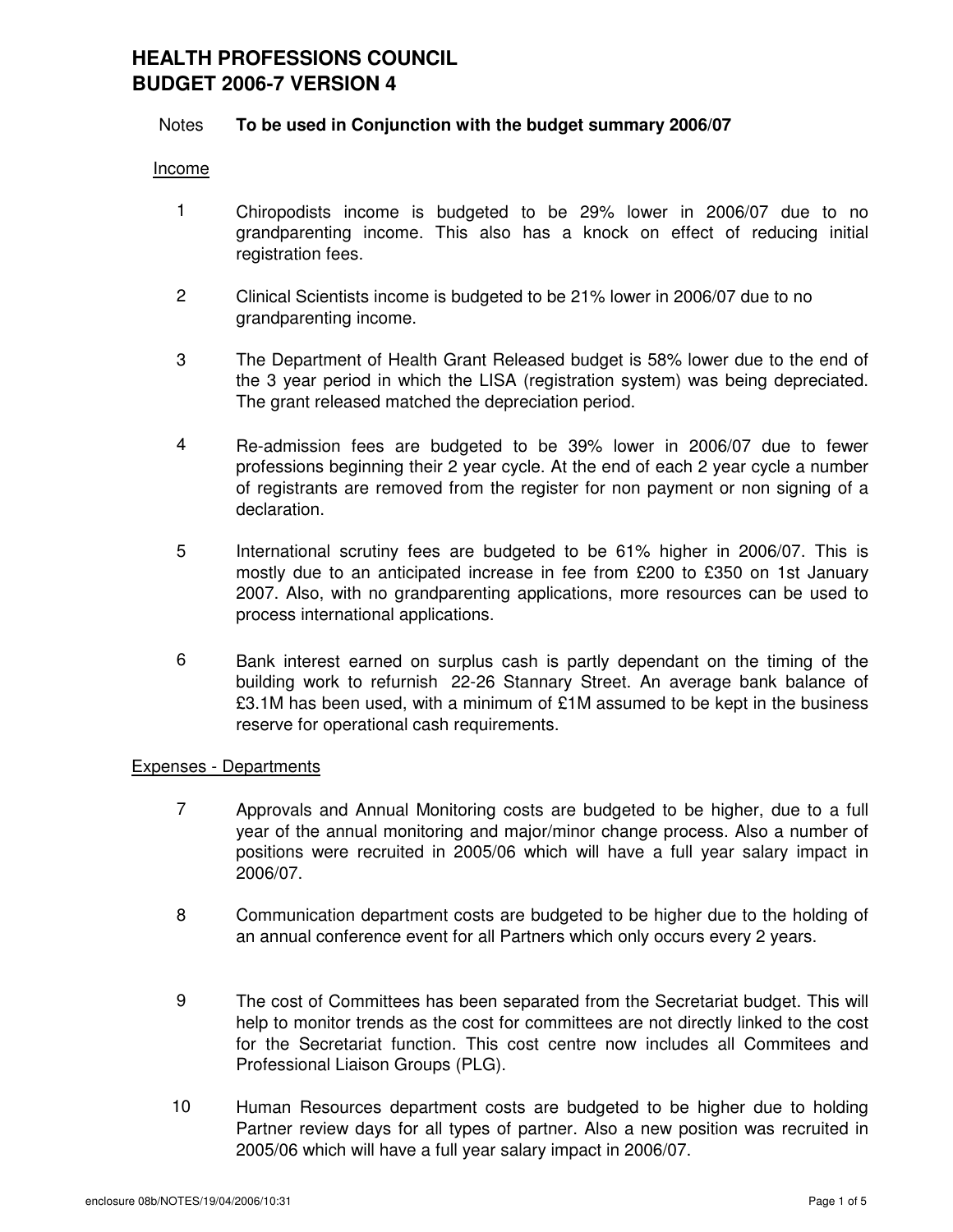### Notes **To be used in Conjunction with the budget summary 2006/07**

- 11 Information Technology department costs are budgeted to be lower due to a significant reduction in depreciation expense. This is due to the ending of the 3 year depreciation cycle of the LISA system.
- 12 The Office Services department includes some general property and office service costs for 22-26 Stannery St and some non capitalised expenditure for the proposed renovation (Surveyors costs etc).
- 13 The Policy and Standards department is a relatively new department. The increase in cost is some new positions and work on standards of proficiency and HPC Policies.
- 14 The Registration departments' increased budget is due to the need for some Business Process Re-engineering in the registration area as a whole. All processes will be reviewed with the aim to improve customer service and productivity.

#### Expenses - Overheads

- 15 Basic Pay costs are budgeted to increase for the reasons mentioned earlier. Namely, positions with a full year salary impact in 2006/07 and some new positions filled. Out of the £553k basic pay increase, £439k is due to new positions.
- 16 The National Insurance cost to HPC also includes a tax liability for members of the Council who claim directly from HPC (Category One's).
- 17 The current renewals team (solely processing the renewal forms) are all temporary contractors. A full year for these temporary employees has been included in the budget. Once the finer details of the proposed BPR project have been produced, some of these employees maybe become permanent members of staff, so some of this budget maybe re-allocated to the basic pay budget. Also an IT contractor has been budgeted to develop inhouse some key databases including an approvals and annual monitoring database.
- 18 In total, payroll costs are to increase by 31%. The 3 main reasons are an increase in new positions with the added cost of increased NI and pension contributions, an increase in temporary / contractor employees and the tax costs for Council and Committee members (allowances and travel & subsistence expenses).
- 19 The approvals and annual monitoring department are intending to increase the number of approvals and annual monitoring visits. Whilst the majority of the detailed work is carried out by the visitors (partners), a member of the department will also be in attendance. The number of visits attended by HPC employees are significantly higher than the current financial year, hence the increase in travel and subsistence cost for HPC.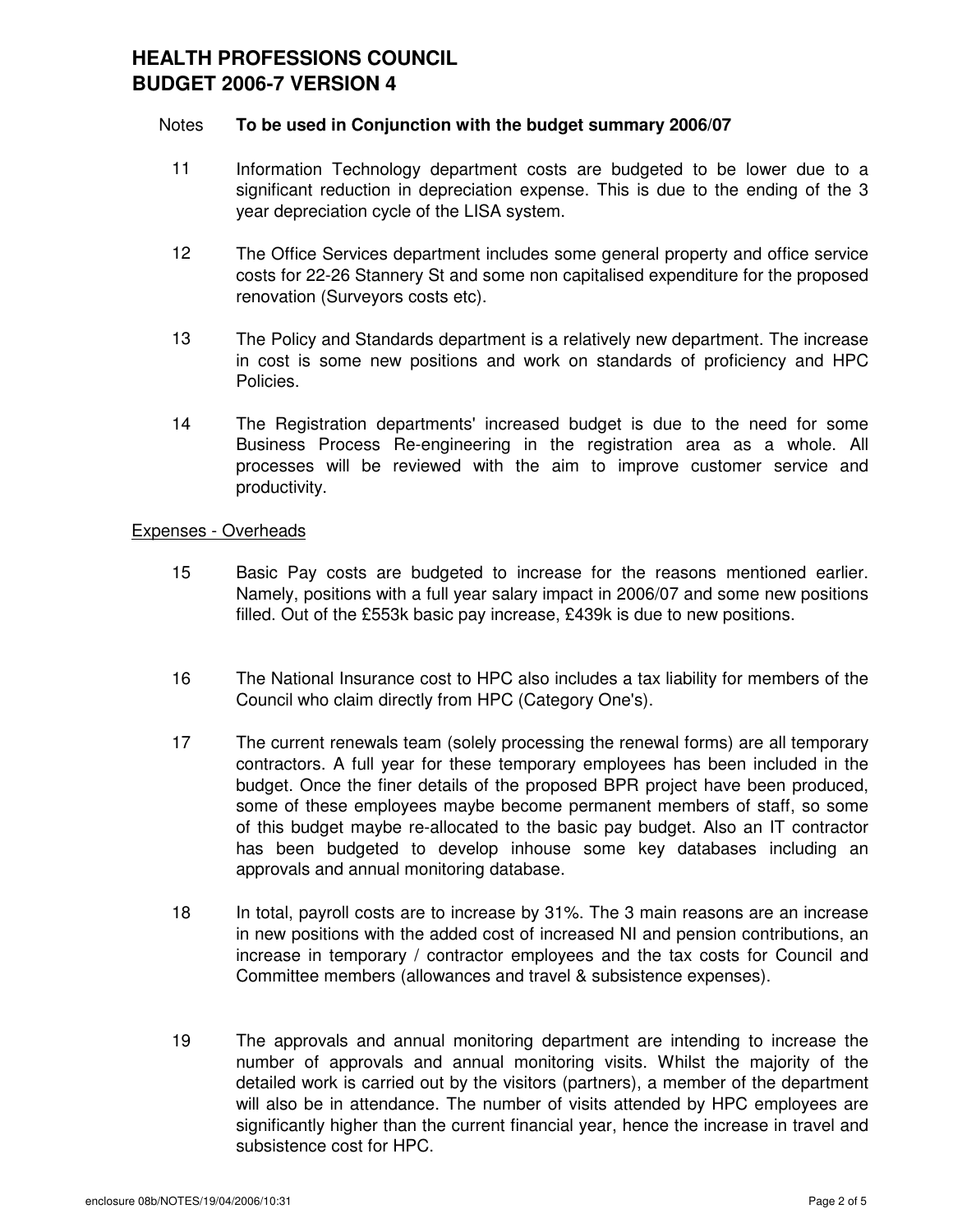### Notes **To be used in Conjunction with the budget summary 2006/07**

- 20 The level of attendance for Council members has been budgeted at 80%. This is higher than the current year, but as Council members could attend all meetings this seems quite prudent to allow for a higher figure. The approval panel is a relatively new panel which includes a full year of this panel in the budget. As mentioned in the key assumptions, Council and Committee allowances have been increased to £300.
- 21 The training budget for Council has been significantly increased for 2006/07. Areas included are inductions, media training, performance reviews, audit, chairman and HPO training.
- 22 Building renovation work will be carried out towards the second half of the financial year. However, currently there is a small team of employees working in the building, hence the increase in Property Service costs in general.
- 23 The building refurbishment cost relates to the non-capitalisable costs for 22-26 Stannery Street refurbishment (see Assumptions section). Some costs have also been included for some minor work to Park House (painting etc).
- 24 Printing and Stationery costs are budgeted to be lower in 2006/07. This is due to HPC renewing less Registrants than 2005/06 and consequently spending less on printing and sending out renewal forms. This reduction is offset by the printing of a CPD document for all registrants and the increased design and printing of policy documents.
- 25 Postage costs are budgeted to be higher in 2006/07. This is due to sending out CPD and Standard of Proficiency documents to all registrants which offsets the reduction on registration postage (renewals).
- 26 The increase in IT hardware over  $£1,000$  is due to the purchase of small scanners for most departments to improve the storage life and retrieval time of documentation.
- 27 The increase in software license costs is due to the increase number of HPC employees (per user licenses).
- 28 The LISA registration system was depreciated over 3 years after development was completed. The 3 years come to an end at the end of August 2006. This will significantly reduce the depreciation charge to the IT department.
- 29 Increased advertising expenditure is budgeted for to increase public awareness under the following headings; Referers (regional/national), Radio advertising (regional), Registrant network (national), Secondary awareness locations (regional) as per HPC's communications strategy.
- 30 Increased brochure expenditure is required for a re-print of all standards of proficiency brochures for all professions and some new brochures in the area of fitness to practise.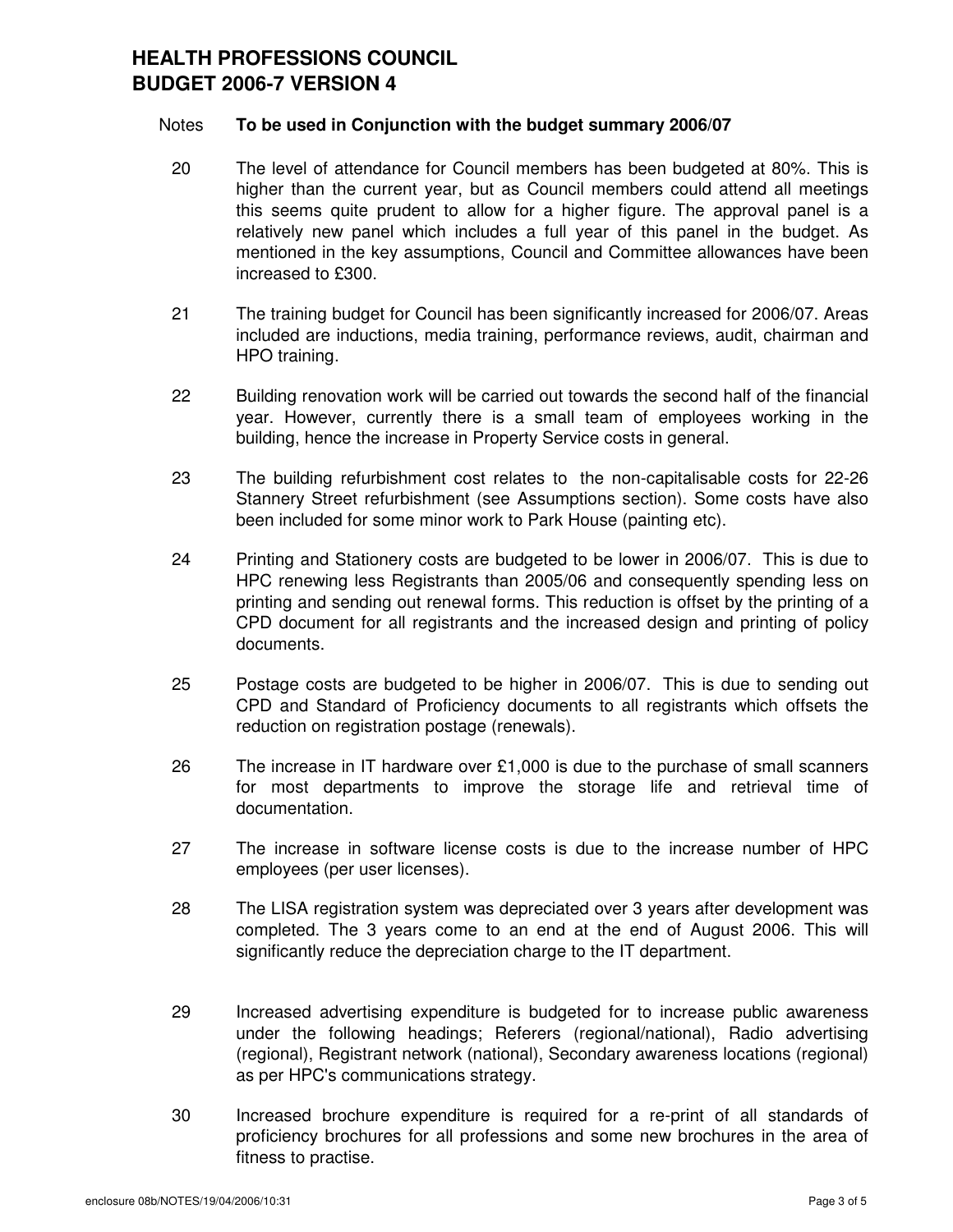### Notes **To be used in Conjunction with the budget summary 2006/07**

- 31 Stakeholder communications is a relatively new area and there was very limited expenditure in the current financial year. For 2006/07 there will be a "Fitness to practise versus fitness to purpose" event which will also require documentation to be produced after the event.
- 32 The increased website expenditure includes an improved search engine, upgrades to incorporate CPD and approvals, fitness to practise processes and upgrades to HPCs intranet.
- 33 The annual Partners conference costs include; venue hire, day delegate rates, accommodation, subsistence, partner travel and the cost of the production company.
- 34 The general events cost increase is due to the proposed hosting of a Launch event for disability guidance, plus smaller briefing events on specific issues.
- 35 Media relations is a relatively new cost area. The costs include a subscription to media disc, which are various contacts in the media industry. The majority of the expenditure is for agency support on possible issues that may arise as per the communications strategy.
- 36 The majority of partner roles are now filled. The majority of the recruitment cost is for the forthcoming Applied Psychologists joining the HPC register. All partner roles will be required for this new profession.
- 37 There a number of current visitors that require training. Also the budgeted costs include the training for the forthcoming Applied Psychologists partners.
- 38 Legal assessor allowances have been budgeted under panel costs for 2006/07.
- 39 The number of approval programs that are to be visited is budgeted to be higher than the current financial year.
- 40 Annual Monitoring and Major/Minor change are additional items of expenditure for 2006/07.
- 41 Increased auditor costs relate to additional expenditure required to hire Internal Auditors to assure the external auditors & Audit Committee about HPC levels of internal control.
- 42 Bank charges in the current financial year included the setting up of a loan to finance the purchase of 22-26 Stannery Street. Also, there is more banking of cheques, credit cards etc in the current financial year (linked to the renewal cycle), hence the 06/07 budgeted bank charges are lower than the latest 05/06 estimate.
- 43 Legal expenses are budgeted to increase in line with the increase in legal cases. Also HPC has budgeted for some legal expenses concerning CHRE.